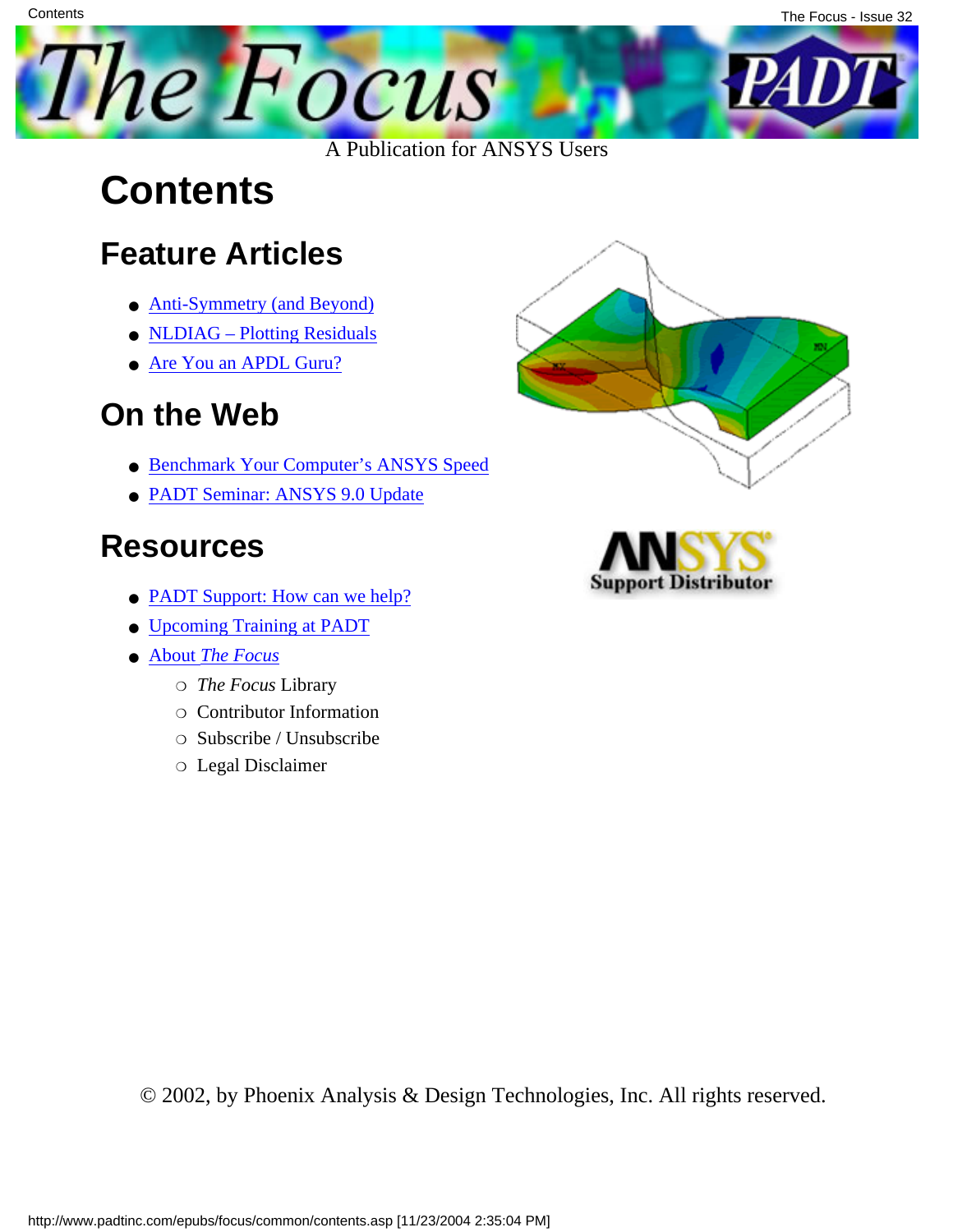<span id="page-1-0"></span>

# **Anti-Symmetry (and Beyond)**

by Rod Scholl, PADT

So think you know everything about symmetry? How would you take advantage of symmetry here? It has fixed displacment at the ends.



I think it is clear that there is some degree of symmetry here, but the plane of geoemtric similarity is not aligned with the plane of BC similarity. But let's start simple, and build to that case.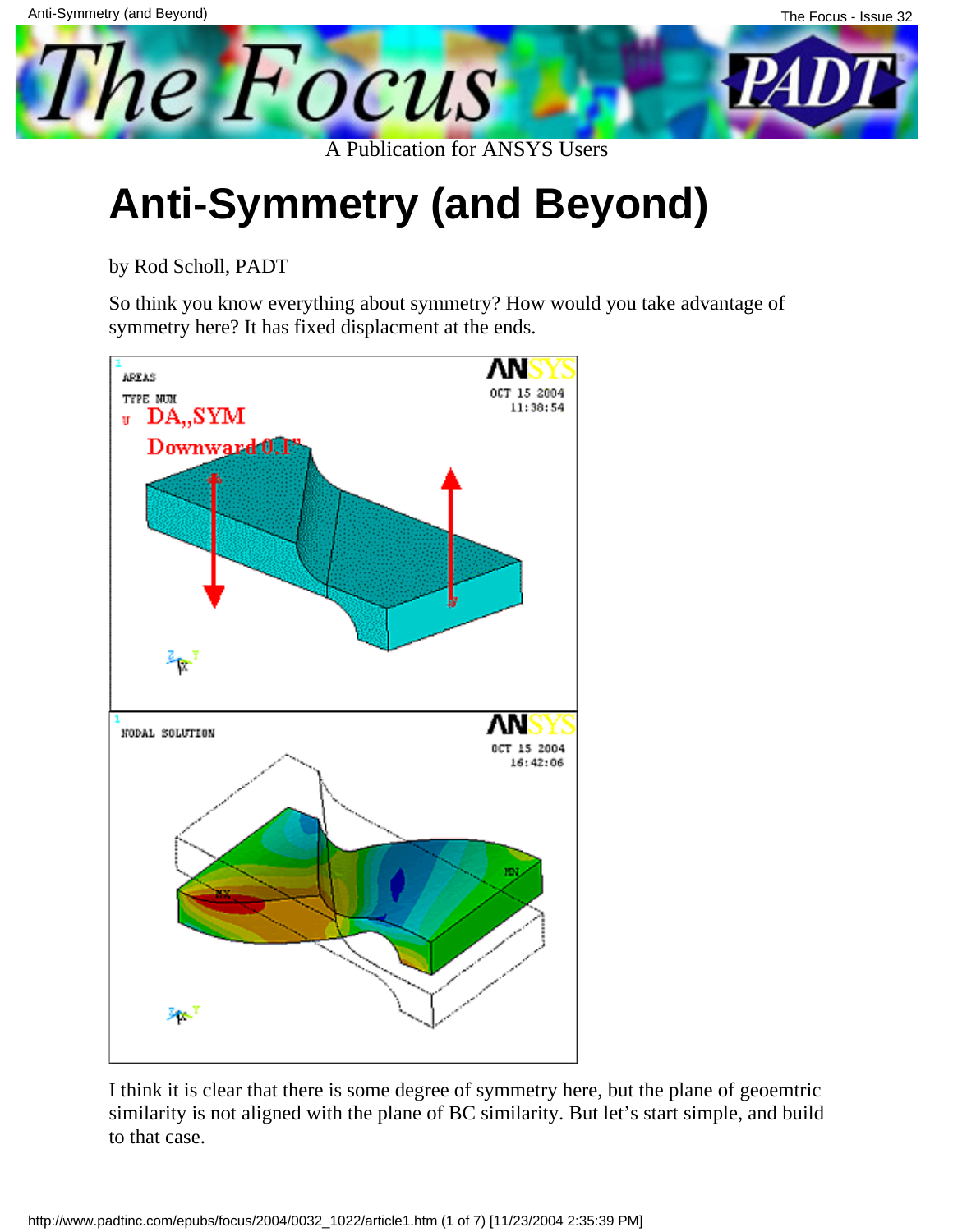

#### **Using the DA,,SYMM or DA,,ASYM command**

First, for the shown 3-D bock with  $45^{\circ}$  rotation, in order to apply a fixed end BC, you can save some keystrokes by knowing the following are equivalent commands.





WPROTAT, -45 !Rotate WP CSYS,4 !Switch to WP CS ASEL,s,,,3 NSLA,s,1 NROTATE,all D,all,ux,0 CSYS,0 !Return to global CS WPROTAT,,,-45 !Return WP

Note that the symmetry BC looks like a bunch of S's around the boundary when plotted. If this doesn't give you enough comfort, try SBCTRAN to move it to the nodes and view the little arrows (I usually do).

#### **But What About That Whole Anti-Symmetry Bit?**

Anti-symmetry, via a DA,Area,ASYM command, places the DOF's on everything except the normal direction of the area. (Table below is valid for solid 3-D structural DOF's).

|           | SYMMASYM     |       |  |  |  |
|-----------|--------------|-------|--|--|--|
| Normal3-D |              | $3-D$ |  |  |  |
| X         | U X          | UY.UZ |  |  |  |
| Y         | $_{\rm{UV}}$ | UX,UZ |  |  |  |
| Z         | UZ.          | UX.UY |  |  |  |

So, an example: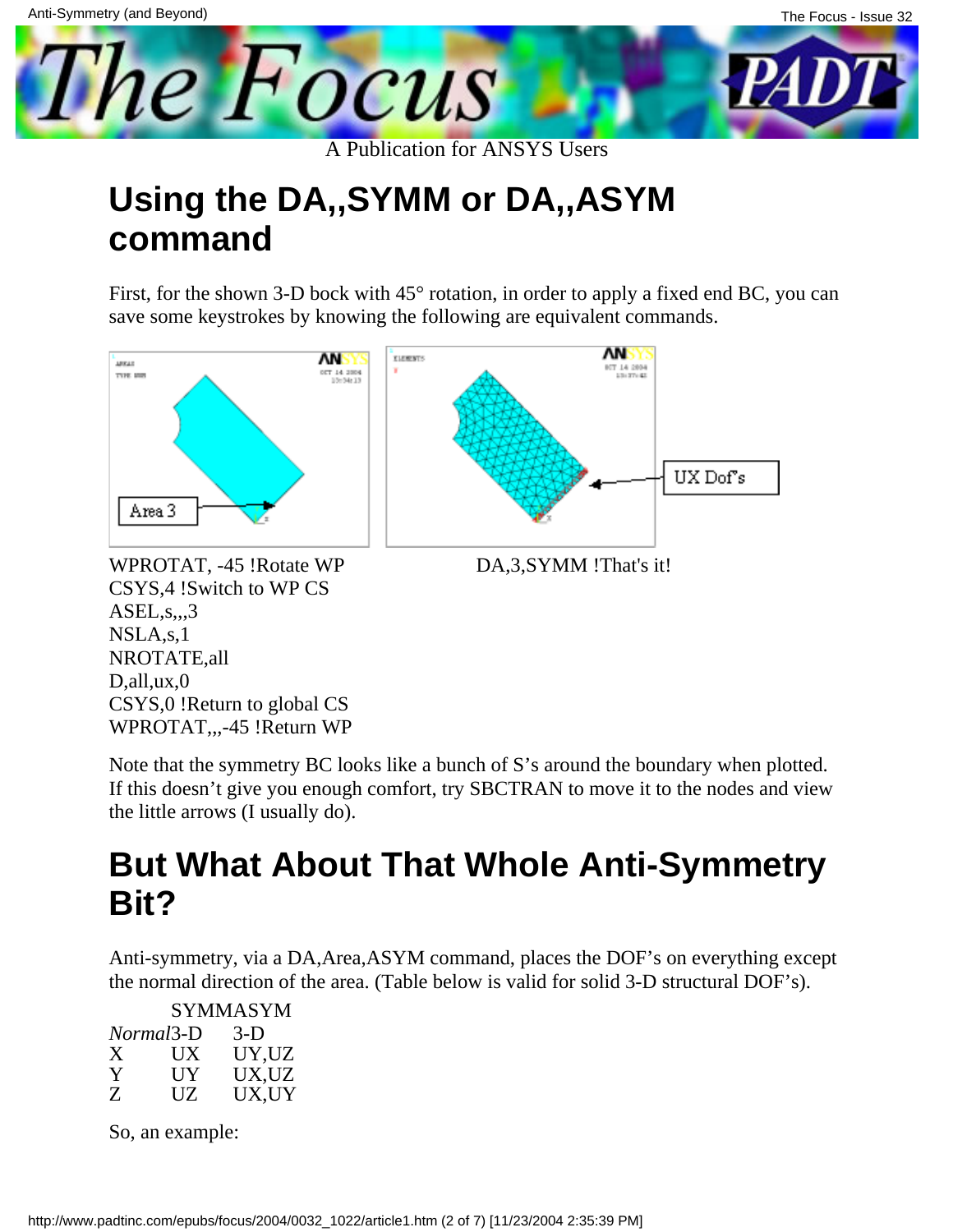



See how the geometry is reflected, but the loads are reversed? [*Download the macro*: [antisym.mac\]](http://www.padtinc.com/epubs/focus/2004/0032_1022/imgs1/antisym.mac)

#### **Beyond Anti-Symmetry**

Occasionally, simplifications are available in not so-straightforward symmetries. For example, how about this case: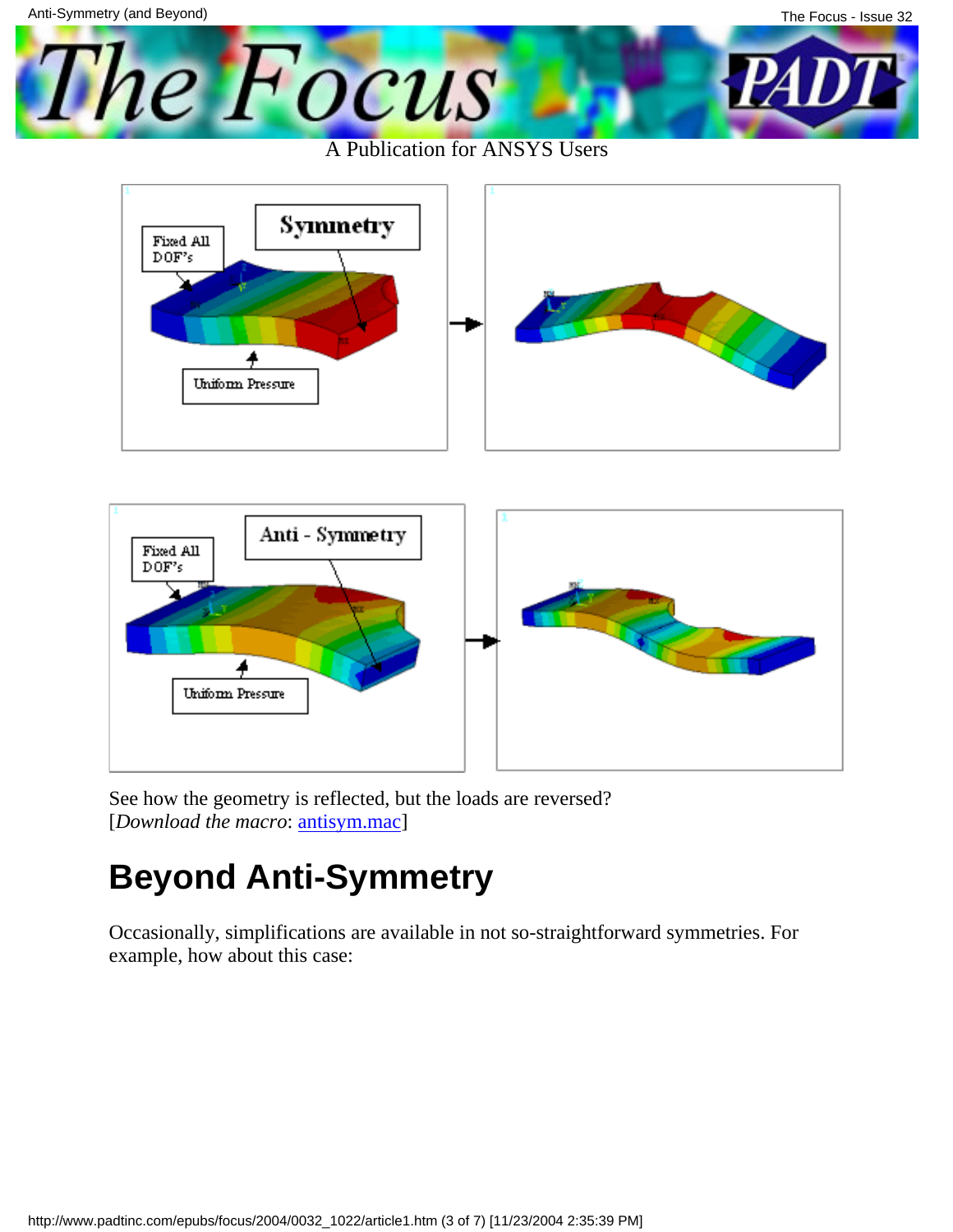

The Focus

The vertical displacement solution looks like this:



We can definitely see the result's symmtery, but the geometric symmetry doesn't match the BC symmetry.

The symmetry condition can be enforced using many possible cuts, but perhaps it is easiest to visualize if we choose to make our cut down the center of the groove. Next, the nodes on opposite ends are constraint equation'd to its brother, as shown below. Note that deflections in the normal and transverse direction (X and Y in this case) are made to be equal and opposite, whereas the vertical deflections (Z) are held to be equal. The guts of the script is shown for reference.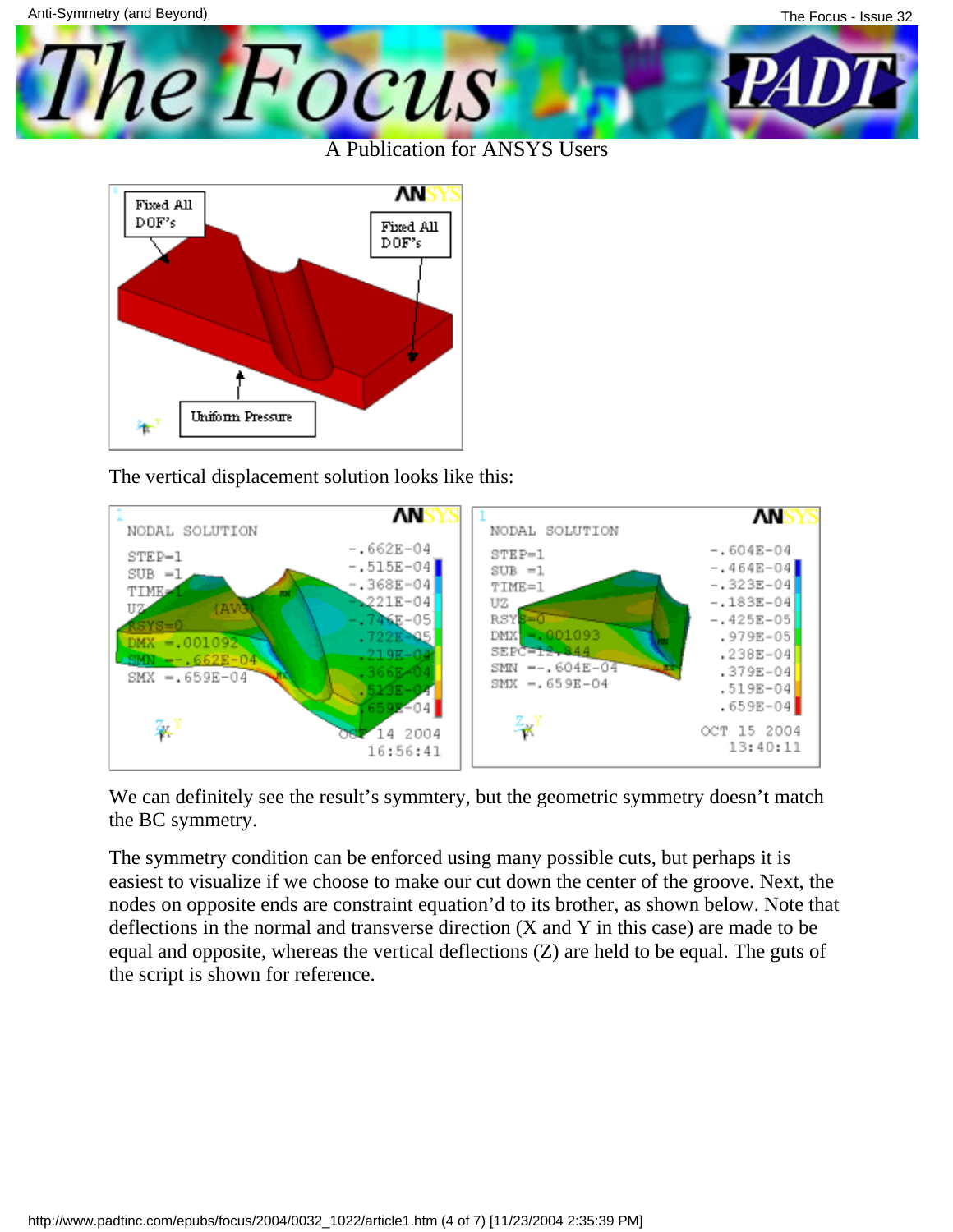The Focus A Publication for ANSYS Users



| *get,ncount,node,,count                                                                                              |  |  |  |  |
|----------------------------------------------------------------------------------------------------------------------|--|--|--|--|
| a=0                                                                                                                  |  |  |  |  |
| *do,icount,1,ncount                                                                                                  |  |  |  |  |
| left side node set<br>cmsel,sn2                                                                                      |  |  |  |  |
| a=ndnext(a)                                                                                                          |  |  |  |  |
| left and right side node set<br>cmsels,n1                                                                            |  |  |  |  |
| CE,(icount-1)*3+1,0,a,ux,1,node(nx(a),-ny(a),nz(a)),ux,1<br>CE,(icount-1)*3+2,0,a,uy,1,node(nx(a),-ny(a),nz(a)),uy,1 |  |  |  |  |
|                                                                                                                      |  |  |  |  |
| CE, (icount-1)*3+3,0,a,uz,1,node(nx(a),-ny(a),nz(a)),uz,-1/                                                          |  |  |  |  |
| *enddo                                                                                                               |  |  |  |  |
|                                                                                                                      |  |  |  |  |

The results are identical at a location very near the boundary, give or take 0.3% due to the discretization and constraint equations. Note that peak strains are within 0.07%. [*Download the macro*: **bysym.mac**]

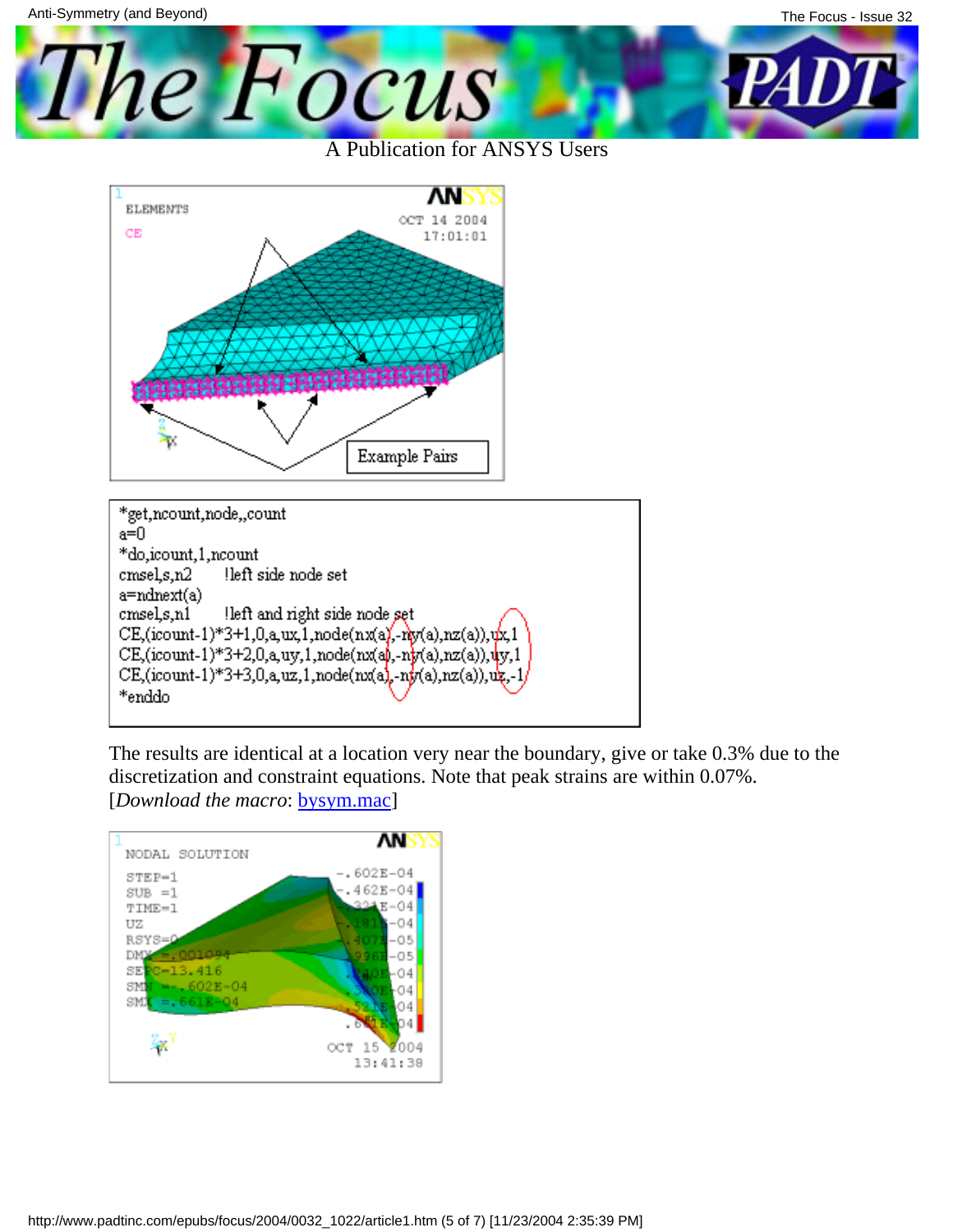#### **Inverted-Reversed Symmetry (or Whatever You Want to Call It)**

Once you get the hang of it, the above script requires only changes to some  $+$ 's and  $-$ 's to model geometries like the one below using symmetry (only works for some BC scenarios).

[*Download the macro*: [breversed.mac](http://www.padtinc.com/epubs/focus/2004/0032_1022/imgs1/breversed.mac)]



This time, the nodes on opposite ends and oppoiste vertical sides are constraint equation'd to its brother as shown below. Note that deflections to the left and right (X in this case) are made to be equal, as are the deflection in the vertical direction (Y) held equal, whereas the transverse vertical defelctions (Z) are held to be equal and opposite.



The new script guts look like this: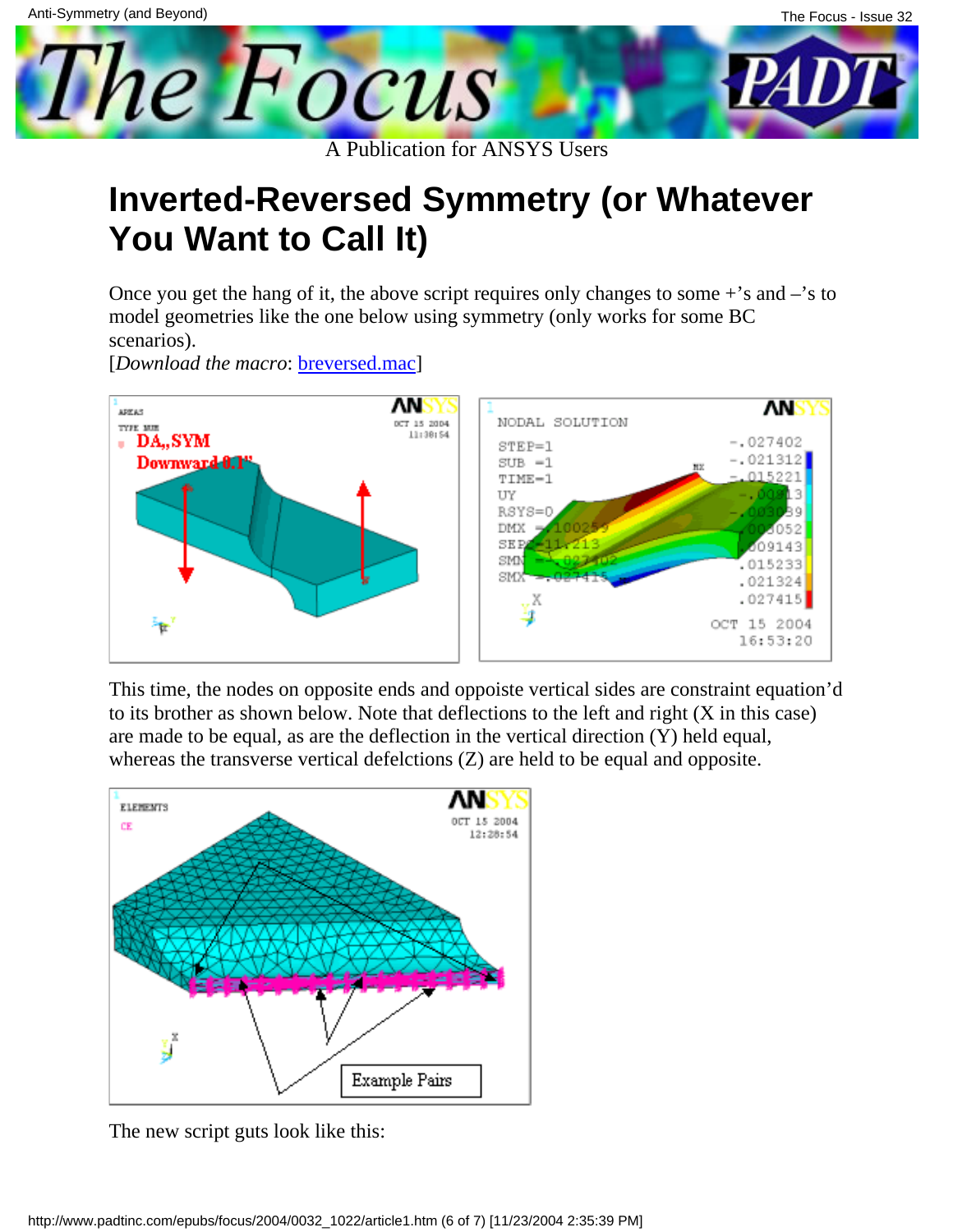

A Publication for ANSYS Users

```
*get,ncount,node,,count
a=0
*do,icount,1,ncount
cmsels,n2
              left side node set
a=ndnext(a)
cmsel,s,n1
               left and right side node set
CE, (icount-1)*3+1,0,a,ux,1,node(nx(a),ln(x/a)/ln(z/a), ux,1
CE,(icount-1)*3+2,0,a,uy,1,node(nx(a), ny(a), nx(a)),uy,1
CE,(icount-1)*3+3,0,a,uz,1,node(nx(a), \ny(a)), nz(a)), uz,1
*enddo
```
It's also interesting to note that athough the cut is shown down the diagonal center, cuts in any vertical plane would work as long as they captured half the geometry!!! This can be important because sometimes, as in this case, the peak stress is expected at the center of the groove – right where we *don't* want a bunch of CE's.



You might encounter symmetries more often than you think!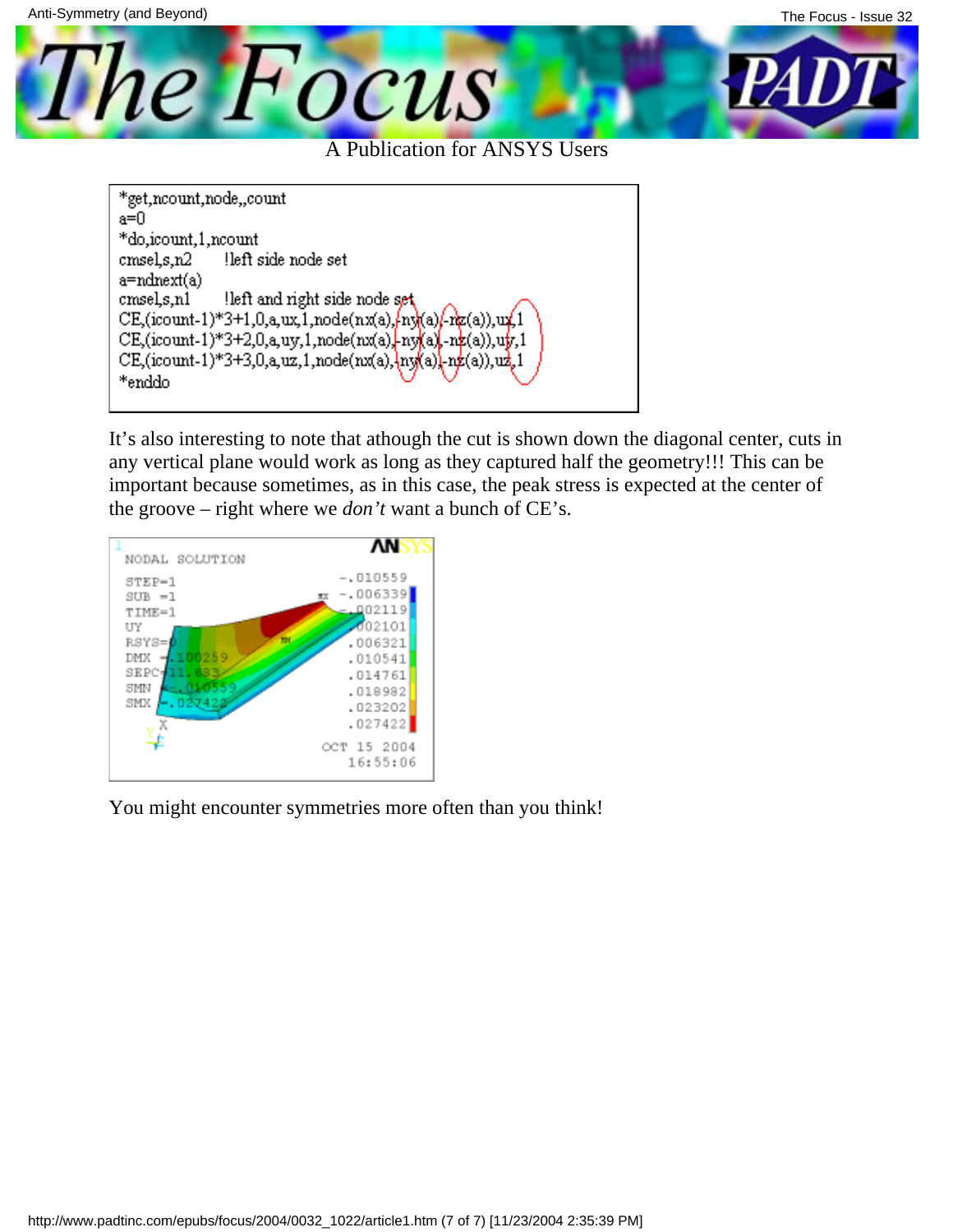# **NLDIAG – Plotting Residuals**

A Publication for ANSYS Users

by Rod Scholl, PADT

<span id="page-8-0"></span>**The Focus** 

One of the features added in ANSYS 7.0 has almost eliminated the guess-work required on many convergence problems via the NLDIAG command. Many users are still unaware of it.

NLDIAG,NRRES,ON creates a file that stores the Newton-Raphson residuals everywhere within the model (and has to be issued before the SOLVE). Thus, after a failed convergence run, as long as you have one successful iteration (you don't even need a substep or loadstep), you can enter the post-processor and type PLNSOL,NRRES and visually see where the residuals reside. Generally, I get a plot with solid blue except for one hot-spot. This hot-spot is where the convergence is sticking. Now you just have to figure out how to fix it!

#### **Problems?**

Since this capability was not built into ANSYS from the ground up, it has been added on top of ANSYS using many of the same customization tools that users have access to. We've been using it around here for a while and have developed a few suggestions that we have found useful.

The most important thing to remember is that these results are not stored in the \*.RST file so before you can look at them you need to give ANSYS something to write on top of. Make sure you always issue a SET command before you plot. If you didn't get an \*.RST from your run, no problem. Just point to any \*.RST file. The values in the \*.RST file don't even need to be correct or from the same model, you just need the SET command to create the data structures in memory that ANSYS needs to plot.

On a related note, ANSYS always scales by the active set of displacements when you issue any PLNSOL command. Things can look pretty strange if you plot residuals on top of a deflected object, especially if the results are from an un-converged solution or a dummy \*.RST file, so it is a good idea to do a /DSCALE,1, OFF first.

Lastly, if you do use a bogus or dummy \*.RST file, don't issue a SAVE command. This will write the bogus information to your \*.DB and you may not like the results.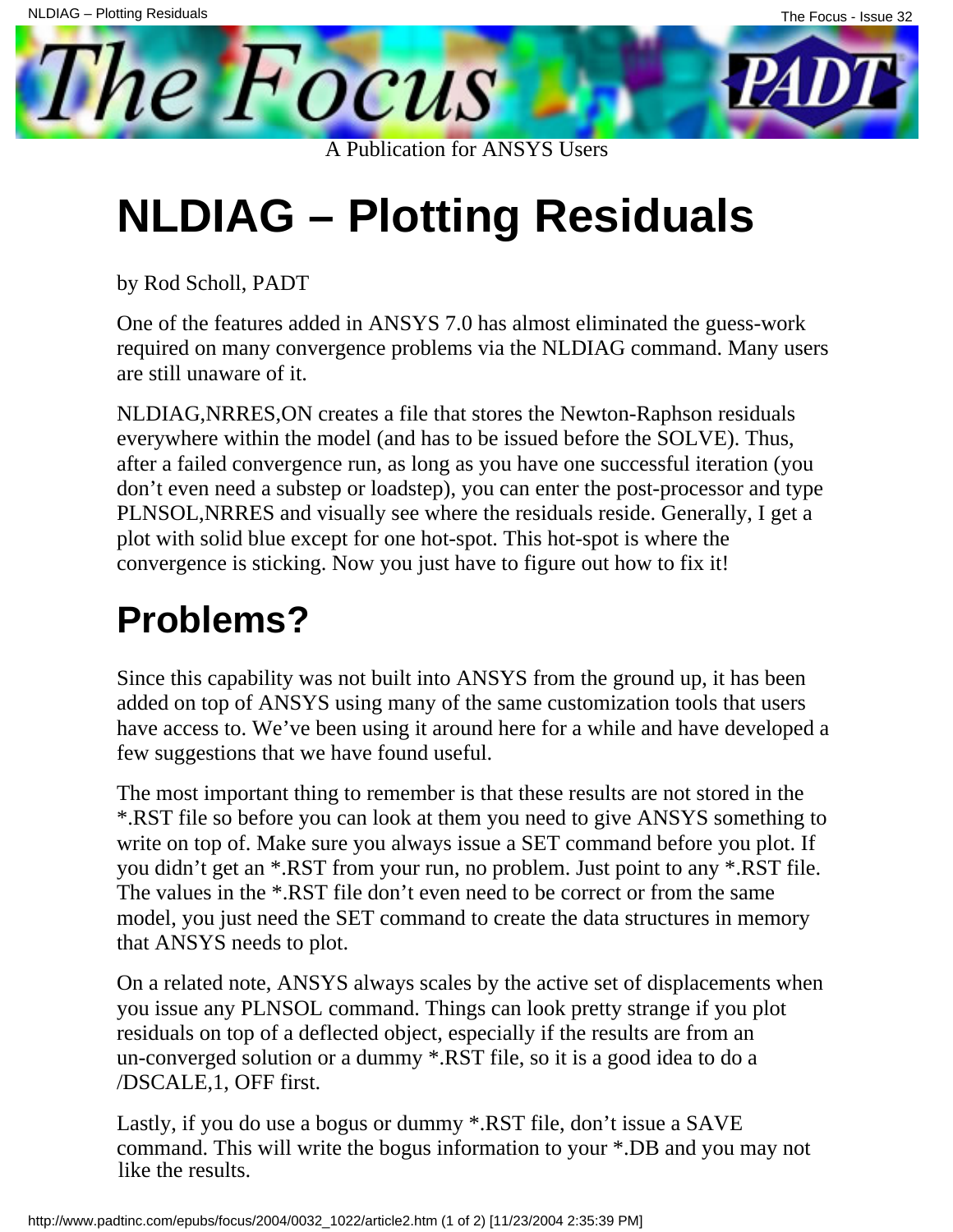**The Focus** 

A Publication for ANSYS Users

And just in case you don't know what those residuals are, or what I'm going on about:

When ANSYS is solving iteratively because of a non-linearity, such as stiffness matrix updates for plastic material properties, it checks how equal one side is to the other in the equation F=KX (for example). The residuals are how "unequal" each term in F is to each term in KX. These "residuals" are used as the convergence criteria (usually related to sum of all the squared residuals). They are what is shown in the GST (grahpical solution tracking) screen during a solve (see the GST Plot article from an earlier issue of *The Focus*). When the sum of errors is d[eemed sm](http://www.padtinc.com/epubs/focus/common/focus.asp?I=8&P=article2.htm)all enough, the F=KX is considered balanced (enough) and the solution considered converged (enough).

So, give this great little utility a try next time you are having convergence problems. Once you understand how it works (overlays results on existing results), it is a pretty simple tool to use and will save you hours of trying to track down a problem.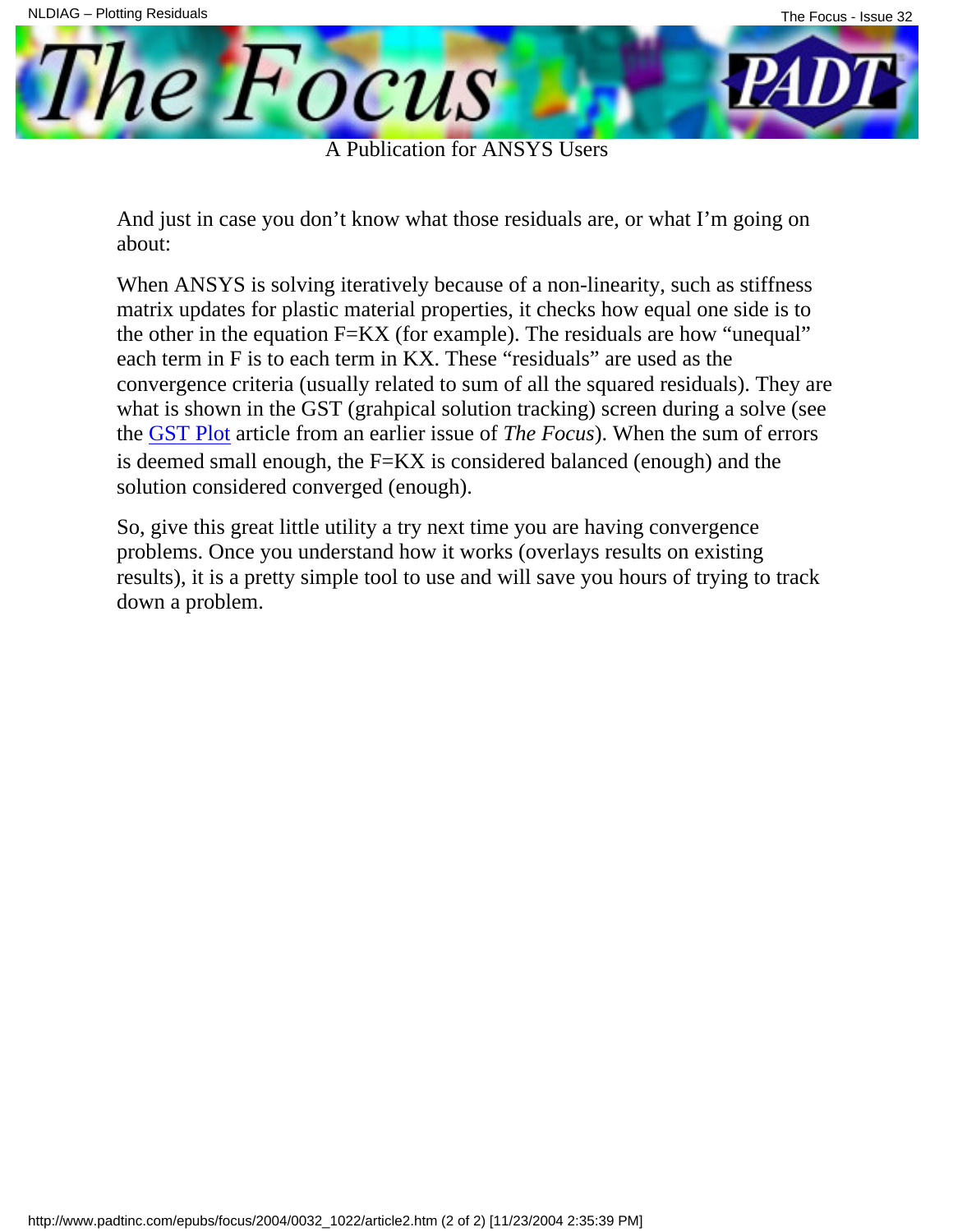# **Are You an APDL Guru?**

<span id="page-10-0"></span>The Focus

A Publication for ANSYS Users

Last month's puzzle presented a series of open ended problems related to creating deformed geometry in ANSYS; that is, geometry that conforms to the deformed shape of a structure subjected to a given set of loads. No one questions the fact that this is a notoriously difficult problem, which is precisely why it was posed to you the reader as an opportunity to flex your APDL skills. Sadly, the email inbox remained empty…



However, included in this month's edition is a macro that creates three-dimensional line geometry from a deformed solution. The macro has been tested on a few different geometries with acceptable performance; however, it has not undergone rigorous testing. So, use it at your own risk. Hopefully it will serve as an encouragement or perhaps inspiration for some intrepid APDL guru to expand upon and provide a robust solution to the community at large. If you do expand upon the macro, let us know and we'll be sure to give you special recognition, if your contribution is an enhancement. Also include is a driver macro as well as a link to a small ANSYS neutral file that contains test geometry.

*Downloads*: [df\\_test.mac](http://www.padtinc.com/epubs/focus/2004/0032_1022/imgs3/df_test.mac.txt) • [dfgeo.mac](http://www.padtinc.com/epubs/focus/2004/0032_1022/imgs3/dfgeo.mac.txt) • [test.anf](http://www.padtinc.com/epubs/focus/2004/0032_1022/imgs3/test.anf.txt)

### **This Month's Puzzle**

This month we continue with the geometry creation and modification theme. A macro that performs one or more of the following operations will be considered for acceptance as the work of a true APDL guru.

Here is the scenario. I have a number of straight lines in the XY plane. I would like a macro that does the following:

- 1. Allows me to select any two lines, but only two.
- 2. If the two lines intersect, they are both divided at the intersection point and the resulting four lines are connected such that they share a common keypoint at the intersection point.
- If the lines do not intersect, the first line is extended until it is tangent to the 3. second line.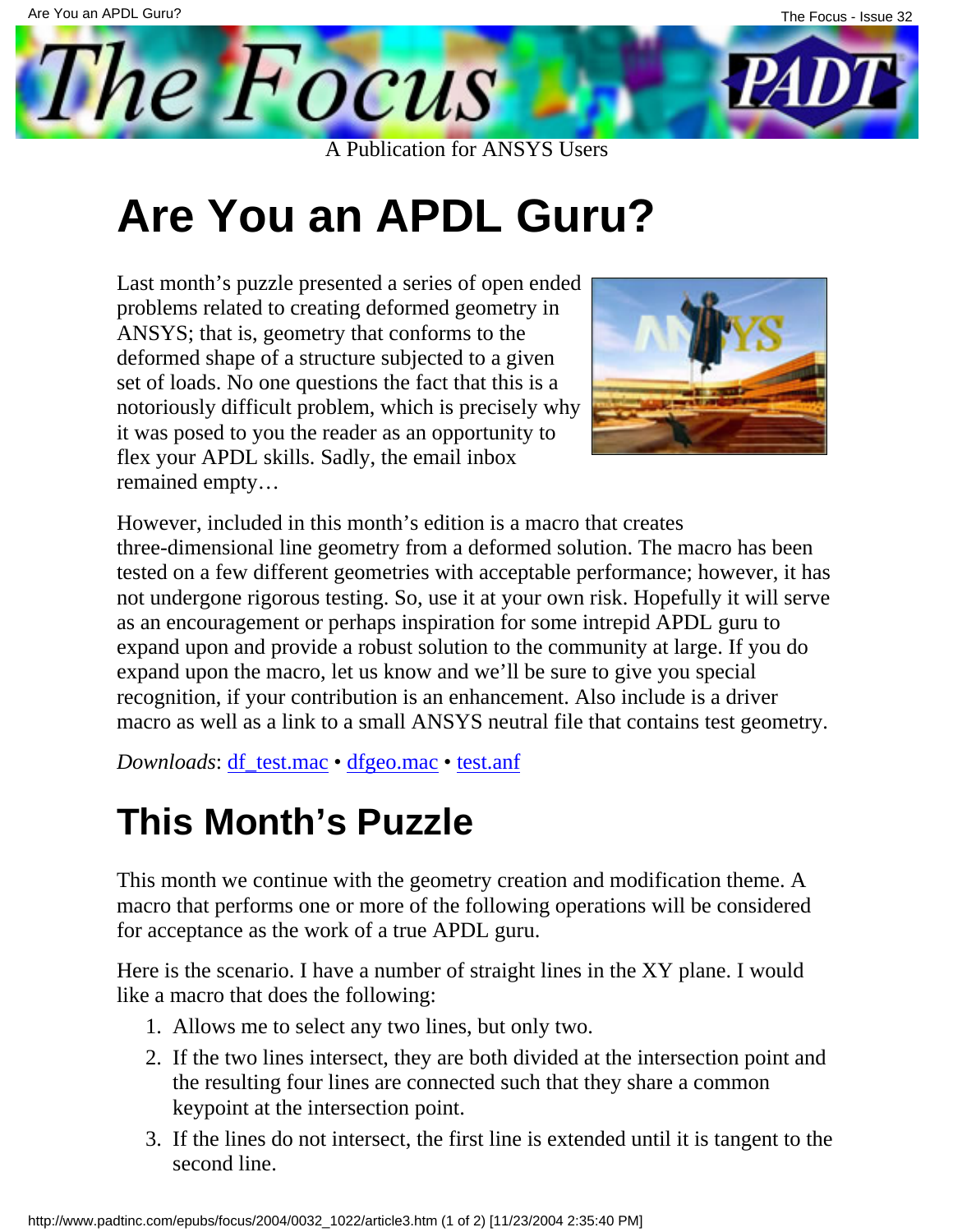

A Publication for ANSYS Users

The macro should be capable of handling the special case in which the second line needs to be extended in order for intersection to occur. If this case should occur, the macro should extend both lines to a common intersection point and then join the two lines together. However, if the second line does not require extension, then the macro should divide the second line at the intersection point and join the two pieces of the original second line together with the first line, which has been extended.

Send your answers to [apdl.guru@padtinc.com.](mailto:apdl.guru@padtinc.com?subject=Guru%20Contest%20#4)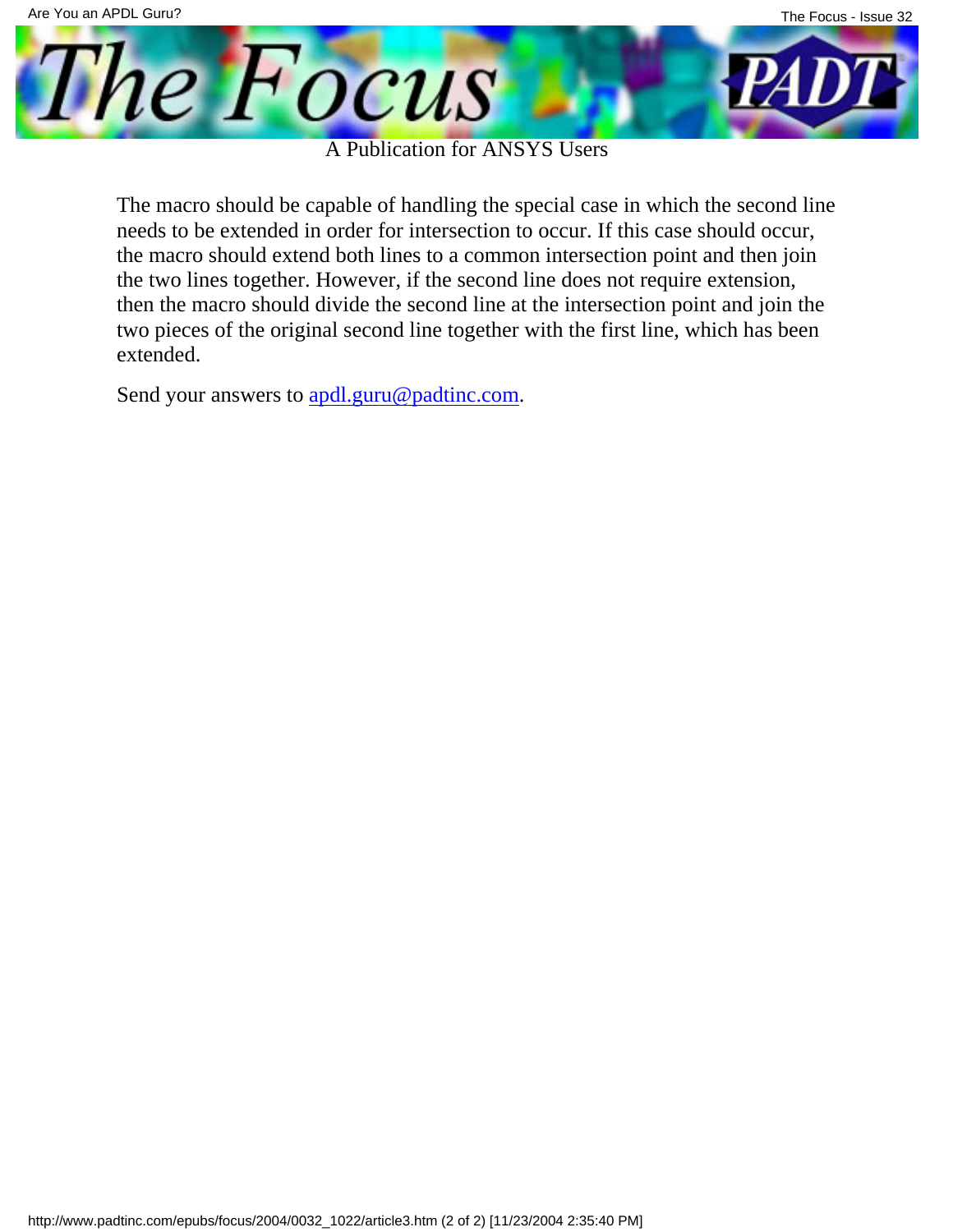<span id="page-12-0"></span>The Focus

A Publication for ANSYS Users

# **Upcoming Training at PADT**

A complete schedule of the training courses for the next three months is shown [below. Lear](mailto:ted.harris@padtinc.com)n more about how the **Training Services** offered by PADT can save you time and money. Or, feel free to drop an e-mail to our training coordinator, Ted Harris!

| Month Start End CourseDescription |                   |            | Location                                            |                 |
|-----------------------------------|-------------------|------------|-----------------------------------------------------|-----------------|
|                                   |                   |            | Oct '04 10/2510/26 104 ANSYS Workbench Simulation - | Tempe, AZ       |
|                                   |                   |            | Intro                                               |                 |
|                                   | 10/2510/27        | 902        | <b>Multiphysics Simulation for MEMS</b>             | Tempe, AZ       |
|                                   | 10/2710/28        | 604        | <b>Introduction to CFX</b>                          | Tempe, AZ       |
|                                   | 10/2810/29        | 107        | <b>ANSYS Workbench DesignModeler</b>                | Tempe, AZ       |
|                                   | Nov '04 11/1 11/3 | 101        | Introduction to ANSYS, Part I                       | Albuquerque, NM |
|                                   | 11/4 11/5         | 301        | <b>Heat Transfer</b>                                | Irvine, CA      |
|                                   | 11/8 11/10        | 401        | <b>Introduction to Electromagnetics</b>             | Tempe, AZ       |
|                                   | 11/1111/12        | <b>202</b> | <b>Advanced Structural Nonlinearities</b>           | Tempe, AZ       |
|                                   | 11/1811/19        | 102        | <b>Introduction to ANSYS, Part II</b>               | Tempe, AZ       |
|                                   | 11/3011/30        | 106        | <b>ANSYS Workbench DesignXplorer</b>                | Tempe, AZ       |
|                                   | Dec '04 12/6 12/8 | 101        | Introduction to ANSYS, Part I                       | Irvine, CA      |
|                                   | 12/1312/14        | 104        | <b>ANSYS Workbench Simulation -</b>                 | Tempe, AZ       |
|                                   |                   |            | Intro                                               |                 |
|                                   | 12/1512/15        | 105        | <b>ANSYS Workbench Simulation -</b>                 | Tempe, AZ       |
|                                   |                   |            | <b>Advanced</b>                                     |                 |
|                                   | 12/1612/17        | 604        | <b>Introduction to CFX</b>                          | Tempe, AZ       |
|                                   | 12/1612/17        | 801        | <b>Introduction to APDL</b>                         | Irvine, CA      |
| Jan $'05$                         | $1/10$ $1/12$     | <b>101</b> | <b>Introduction to ANSYS, Part I</b>                | Tempe, AZ       |
|                                   | $1/17$ $1/18$     | 104        | <b>ANSYS Workbench Simulation -</b>                 | Irvine, CA      |
|                                   |                   |            | <u>Intro</u>                                        |                 |
|                                   | $1/19$ $1/19$     | 105        | <b>ANSYS Workbench Simulation -</b>                 | Irvine, CA      |
|                                   |                   |            | <b>Advanced</b>                                     |                 |
|                                   | $1/20$ $1/21$     | 801        | <b>Introduction to APDL</b>                         | Tempe, AZ       |
|                                   |                   |            |                                                     |                 |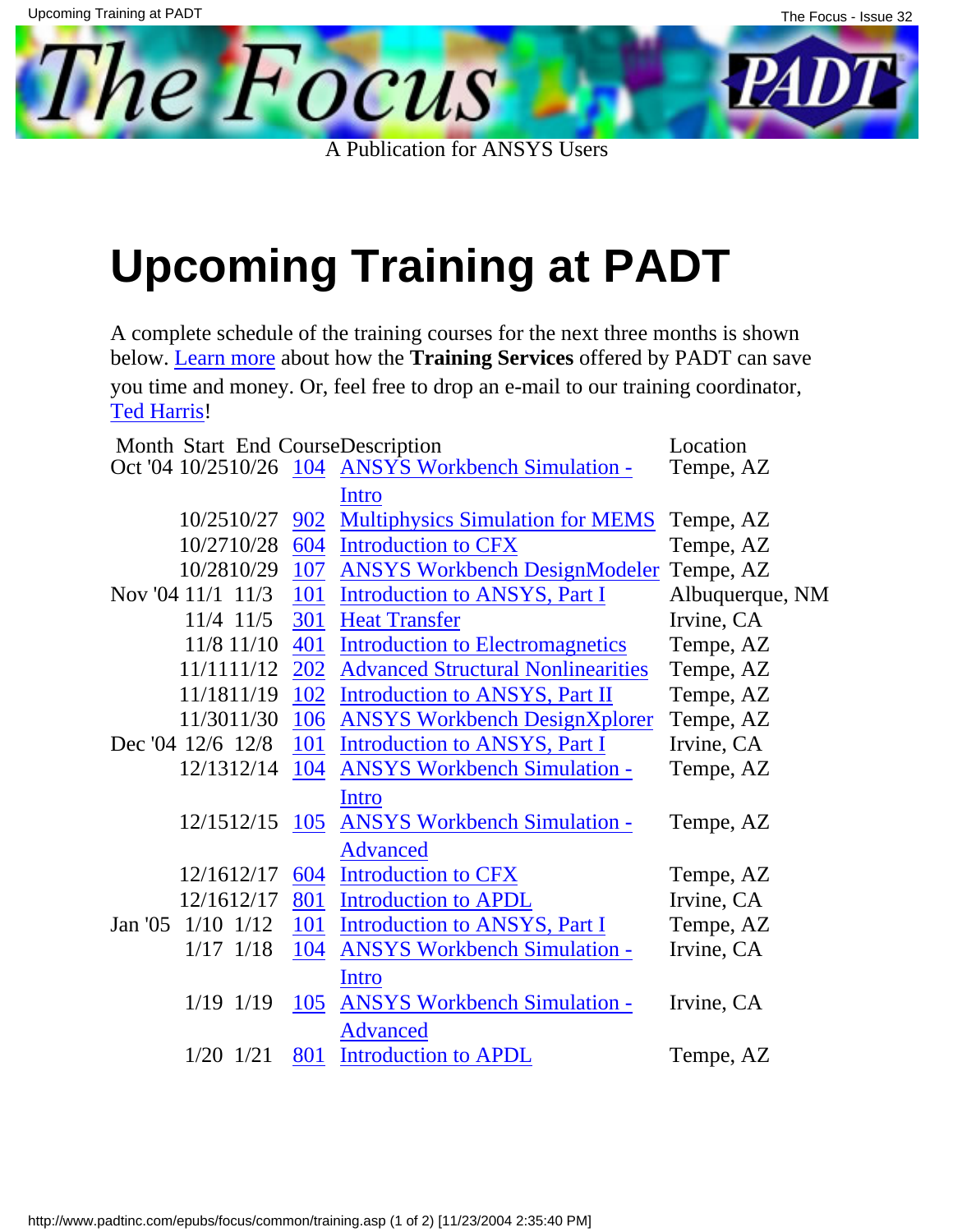

Whether it s one of our regularly-scheduled classes at our training facility, or a customized class tailored to your specifications and location, you can be assured that the training you receive will have immediate, positive results on your capabilities in design, analysis, and product and process improvement.